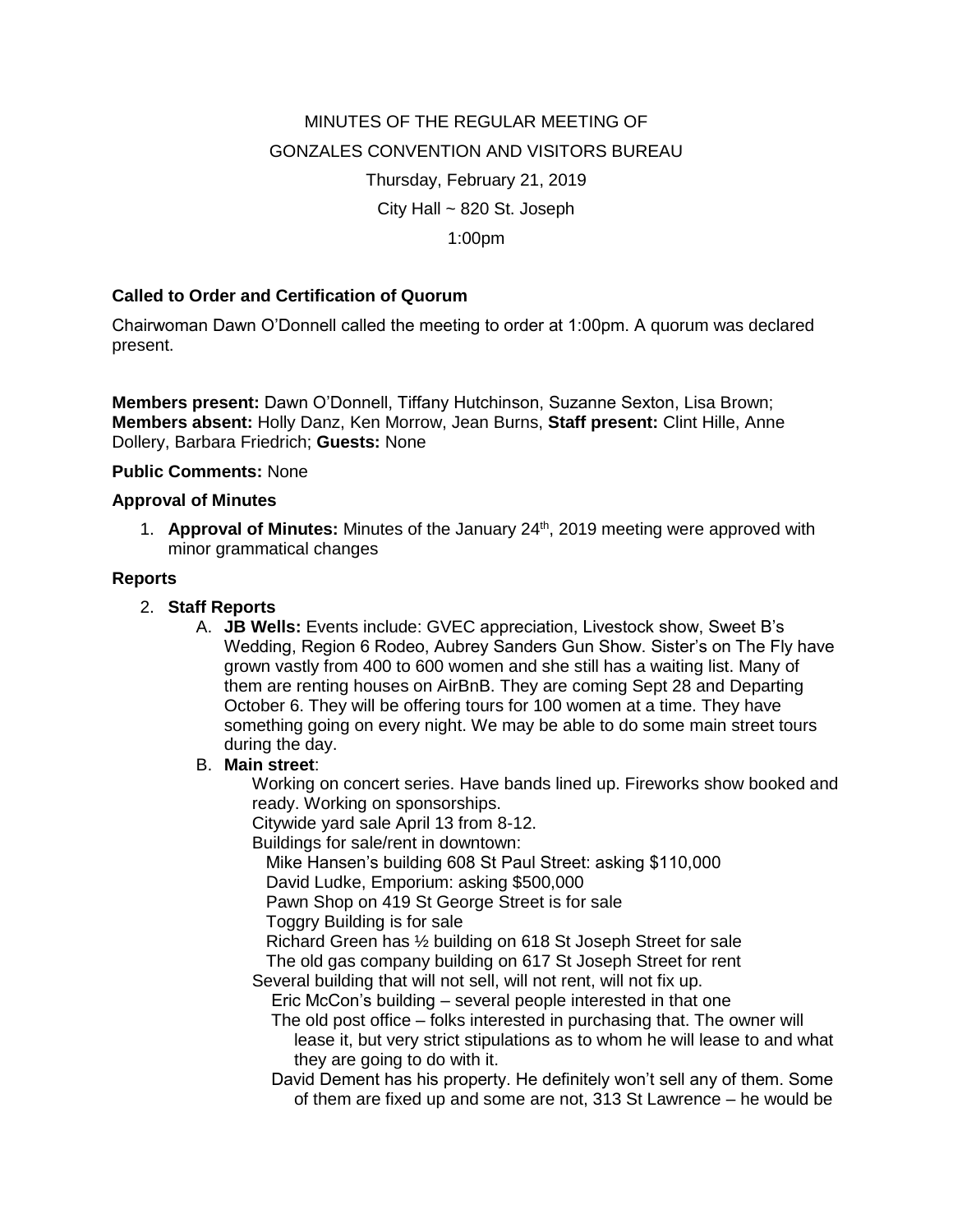willing to rent that out but whomever rented it would have to finish off the inside.

 And there are several buildings on St George Street – the old post office. The building next to the old post office is owned by a Mr. Melina out of San Antonio. He will sell but he wants a tremendous price for that building. Then Sue Ortman has her three buildings where Burchard Abstract is and the two buildings next to it. There is someone interested in renting where the barbershop was.

Café on the Square building…

Mi Lupitas is almost finished with their façade. They still need to finish the top of the building and do some tile work.

Edwards Furniture – we are working on that building. Waiting on design assistance

Suzanne Kittel has shown an interest in updating the façade on the building of hers that is currently being used as a warehouse.

## C. **Tourism Director:**

- $\triangleright$  Re-Enactment March 1<sup>st</sup> group going to Alamo to represent Gonzales
- $\triangleright$  March 6<sup>th</sup> Representative from the Alamo will be in Gonzales to lay a wreath at the museum 10 or 10:30am.
- $\triangleright$  Pioneer Village Report still cleaning up and still pretty busy
- $\triangleright$  Museum Count 677 for January
- $\geq$  Jail Museum 303 for January
- ➢ Downtown murals looking for donations from organizations from around town.
	- $\circ$  Susanne Met with Tim and have approval to do paint on the side of his building. He does not want any bolts – so the "Welcome to Gonzales" will not be going on his building. We have another meeting next week with Michelle Dolezal who heads the art group at the high school. Her group has done murals at the high school and they will do the murals on Tim's building. Working on timing and cost.
	- o Looking to get permission to mount the vinyl one on the side of the new chamber building.
- $\triangleright$  Tourism assessment completed by the governor's office. We hope to have that report in the next two to three weeks.
- $\triangleright$  Texas Independent Trails Association has their rally on Feb 5 and 6 at the Presbyterian Church. Great success. Had about 70 people show up. It was good PR for Gonzales.
- ➢ Texas Unity Dinner last night. CVB had a table. We had Jeff Miller from John Cyrier's office join us. EDC had the adjoining table. They hosted John Cyrier, who is our Rep, who is now our chairman of the house committee on culture, recreation, and tourism.
- ➢ Updating AAA events calendar this week.
- ➢ Hot Rods and Hatters overall was a successful event despite the rain. No official count yet on the cars. Had great feedback from downtown merchants. A little negative feedback mostly surrounding road closures and parking from merchants.
- $\triangleright$  Texas Independence Relay March 29 30<sup>th</sup> Friday night party at JB Wells this year.
- $\triangleright$  Sisters on the Fly possible ideas for giveaways. One suggestion was the waste basket. Printed promo wastebaskets have been kind of expensive. And